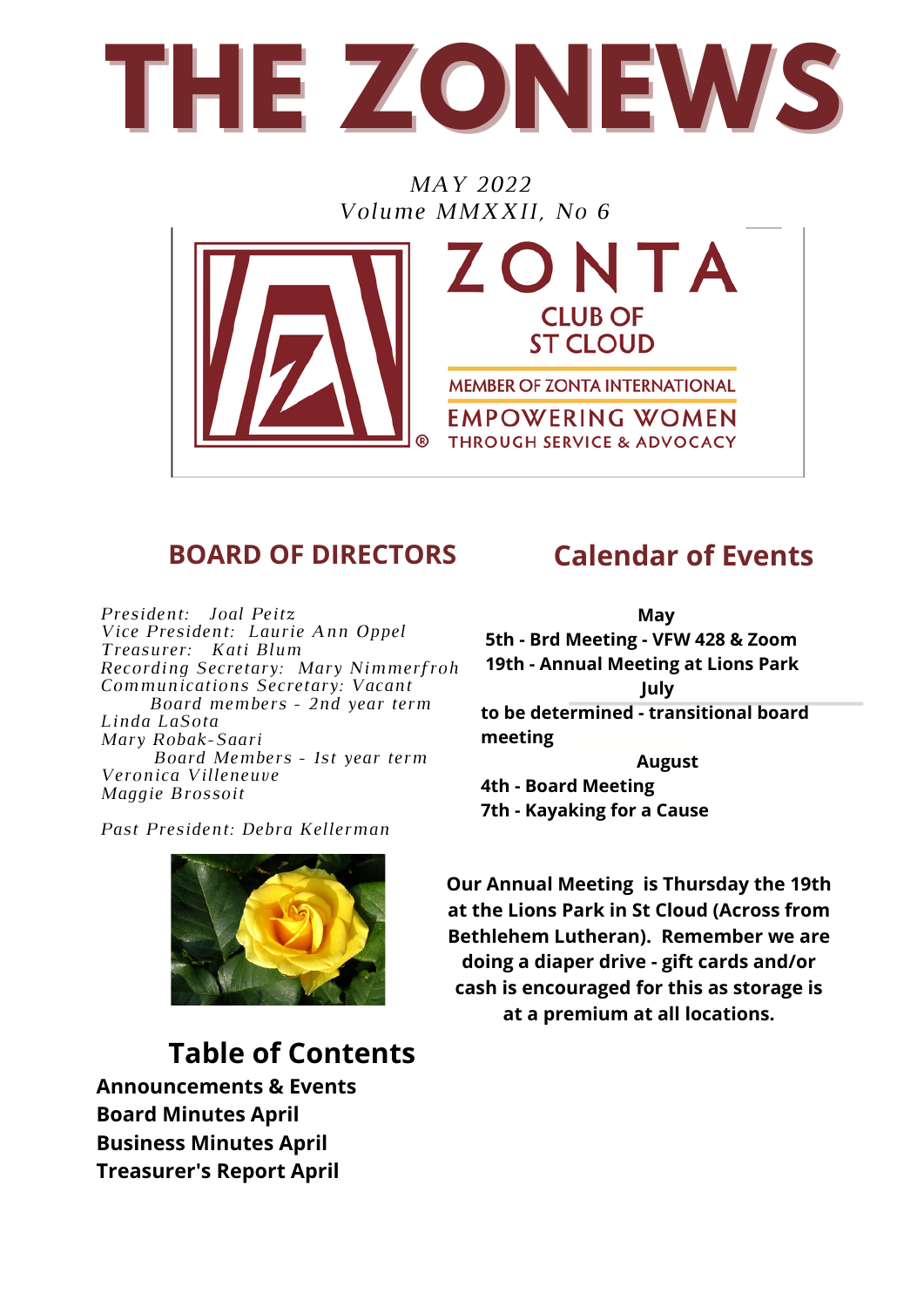## **Business Meeting Minutes,**

**Zonta Business Meeting Minutes April 14, 2022 VFW 428, St Cloud, MN and ZOOM**

**Present: Joal Peitz, President; Laurie Ann Oppel, Vice President; Gayle Borchert, Maggie Brossoit, Susan Dege, Mary Garding, Deborah Grant, Debra Kellerman, LeAnne Miller, Mary Nimmerfroh, Glenny Olufson, Alicia Reif, Mary Robak-Saari, Belinda Ryan, Cindy Slivnik, Rachel Thompson, Susan Voeltz. Alice Lenzemier**

**Absent: Sister Mary Jane Berger, Katie Blum, Deb Dingmann, Vickie Erickson, Brenda Blazek, Nancy Fischer, Kirsten Freeman, Angel Holthaus, Stephanie Jussila, Karla Krueger, Linda LaSota, Linda Linn, Pat Molitor, Kayla Perlinger, Lori Rebischke, Bonnie Spohn, Lori Steinhofer, Kimberly Swanson, Veronica Villeneuve**

**Guests: Lindsey Stram**

**Call to Order: President Joal Peitz called the meeting to order at 12:01 p.m. The Pledge of Allegiance and Zonta Blessing followed the call to order.** 

**Motion to approve the agenda was made by Rachel Thompson seconded by Belinda Ryan.**

**Motion was approved.**

**Consent Agenda:**

**Minutes of Business meeting on March 10, 2022 Treasurer's reports for March 2022 Maggie Brossoit made a motion to approve the consent agenda as published in the ZoNews. Debbie Grant seconded the motion. Motion carried.** 

#### **BUSINESS:**

Board Members (2 year term)eBelinda<sub>ß</sub> an and Mary Robak-Saari **New member inducted: Alice Lenzmeier was inducted into the club by Vice-President Laurie Oppel. Another new member. Deb Eid was unable to attend this meeting. She will be inducted at a later date. Slate of Officers: President: Laurie Ann Oppel Vice President: Veronica Villeneuve Board Member (1 year term): Mary Garding Communications Secretary (Newsletter): Rachel Thompson Nominations Committee: Debra Kellerman, Joal Peitz, And Susan Voeltz**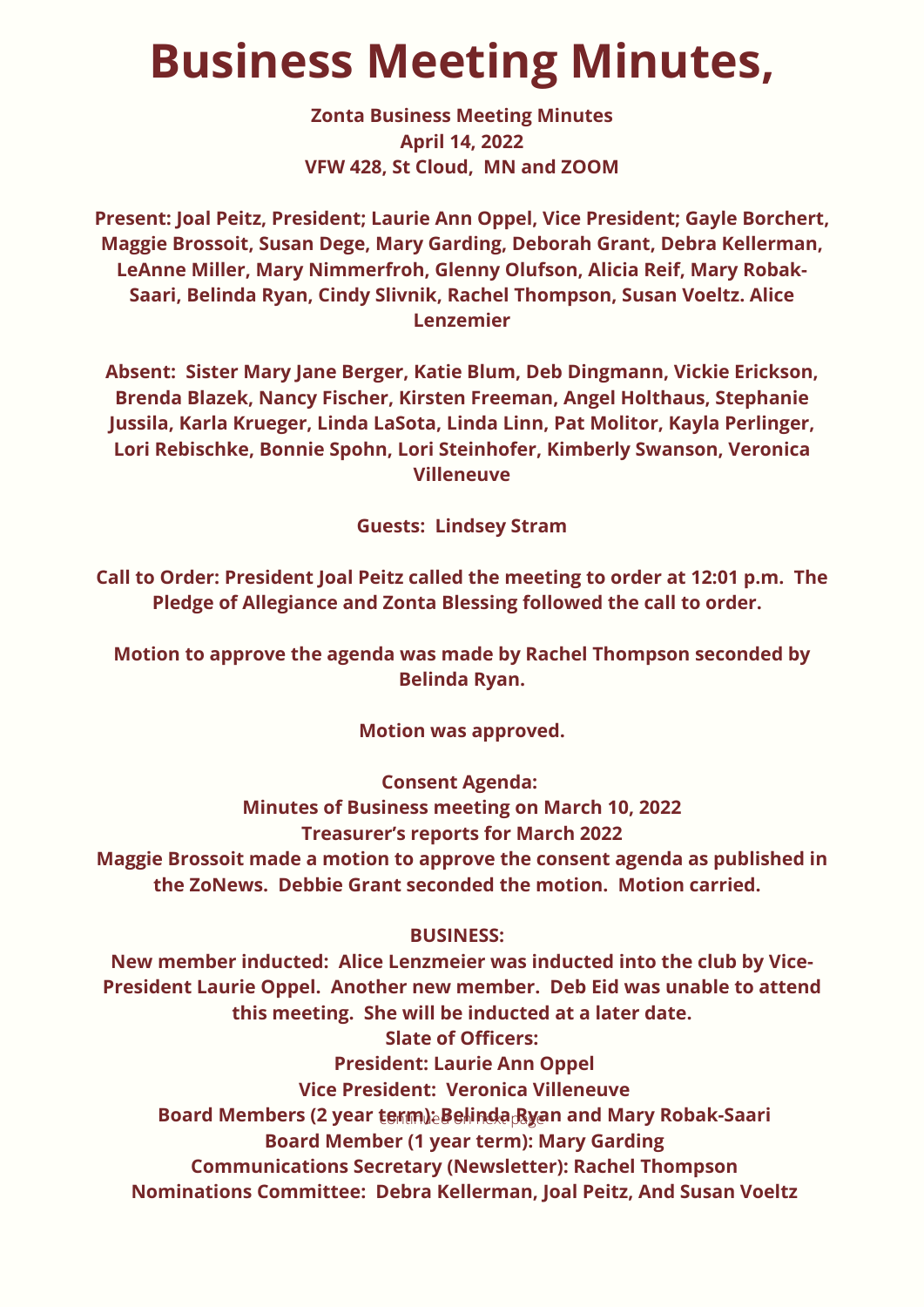**With no nominations from the floor for any of the positions, The slate of officers was approved by acclamation.**

**The new Board will be installed at the Annual Meeting at Lions Park on May 19th. Finance Report: Debra Kellerman reviewed the finance committee minutes from March which included a budget for the coming fiscal year along with the distribution of this year's funding to Zonta International.** 

**Anna Marie's = \$3550 Terebinth = \$2500 Sexual Assault Center = \$1000 Crisis Nursery = \$1000**

**LeAnne announced there are only 2 scholarship winners this year, so far; STEM and Nontraditional. There is no YWPA this year and the St Cloud Area has requested that we provide for GED's again. The YWPA money from this year will be utilized for that going forward. The JMK dates have been changed by Zonta International so those results won't be available for a couple months.**

**Mary Nimmerfroh moved to approve the Finance Committee Report and Belinda Ryan seconded the motion. Motion approved.**

**Fundraisers: Alicia Rief presented the Kayak outing information. A SAVE THE DATE flyer is being drafted that will include both the Kayak event and Christmas House event.**

**Christmas House has been put off for 2 years due to COVID. Before making a decision to do another house, members will be surveyed to see who will work on the committee and the house. We will only do another house if people are willing to do the work for it. Introductions: As it has been a while since this many members were in the same room, we went around and did introductions. We had a potential new member in attendance, Lindsey Stram.**

**Alternate Delegate for Convention: we have an alternate position open. If anyone is going who wants to be an alternated, please contact Joal Peitz.**

? **Annual Meeting: The annual meeting on May 19th replaced the daytime business meeting for May.**

**Speaker Meeting: This is next Thursday, April 21 at 5:30 at Anna Marie's.**

**Announcements: Gayle Borchert, Governor District 7, thanked those who attended the Area Meetings. St Cloud had the largest group in attendance.**

**Mary Nimmerfroh announced Law Day was going to be virtual and gave dates.**

**Adjournment: Alice Lenzemier moved to adjourn, Seconded by Rachel Thompson Meeting adjourned at 12:48PM**

**Respectfully submitted,**

**Mary Nimmerfroh Recording Secretary**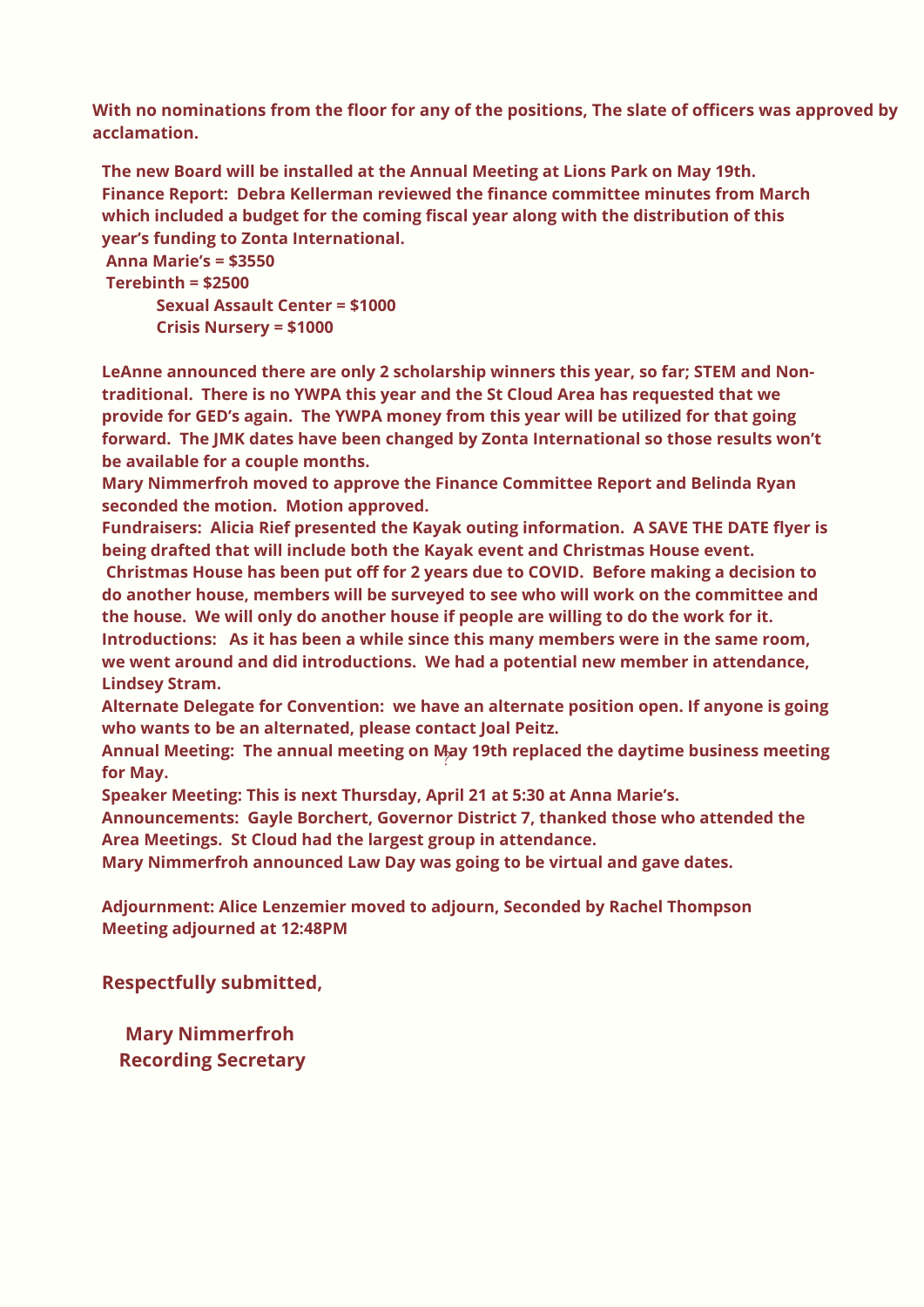## **Board Meeting Minutes,**

**Zonta Board Meeting Minutes April 7, 2022 VFW Post 428, St Cloud, MN and ZOOM**

#### **Present: Joal Peitz, Laurie Ann Oppel, Kati Blum, Mary Nimmerfroh, Maggie Brossoit, Veronica Villeneuve Absent: Mary Robak-Saari, Linda LaSota, Sr. Mary Jane**

**Guests: Debra Kellerman, Susan Voeltz**

**The meeting was called to order by President Joal Peitz at 12:01 pm The Pledge of Allegiance and Zonta Blessing followed the call to order. Pin Penalty was invoked. The agenda for today's meeting was presented for approval. Additions: Fundraising and new member inductions. Debra Kellerman moved to approve the agenda, Laurie Oppel seconded the motion. Motion was approved as amended.**

**Consent Agenda**

**Board minutes of March 3, 2022**

**Treasurer's report of March**

**Motion to approve was made by Maggie Brossoit and seconded by Laurie Oppel. A typographical error in the minutes was noted The amount for rental of the Park should be \$98.68 Motion was approved with corrections noted.**

**Business:**

**April is Sexual Assault awareness month – the walk is scheduled for April 30th and we are a sponsor of the walk.** 

**Finance Committee Decisions – The finance committee met on 3/28/22. Deb Kellerman reviewed and discussed the reports coming from the committee which included the cash-flow report. She presented the figures as fiscal year to date (end of February). There will be a meeting between Deb Kellerman, Mary Nimmerfroh, and Kati Blum to discuss "buckets" in the two accounts. There was a**

**motion to approve the preliminary finance report and approve the disbursements to Zonta International for membership to approve. Motion made by Kati Blum and seconded by Veronica Villeneuve. Motion carried.**

**Scholarships - All recipients have been selected except for the Jane Klausman which had an extension date placed on it by Zonta International. There will be a non-traditional scholarship and a STEM scholarship.**

**Fundraiser – There was a discussion regarding members not helping as much as in the past. Stores do not want to do another shop hop – they want a Christmas House.**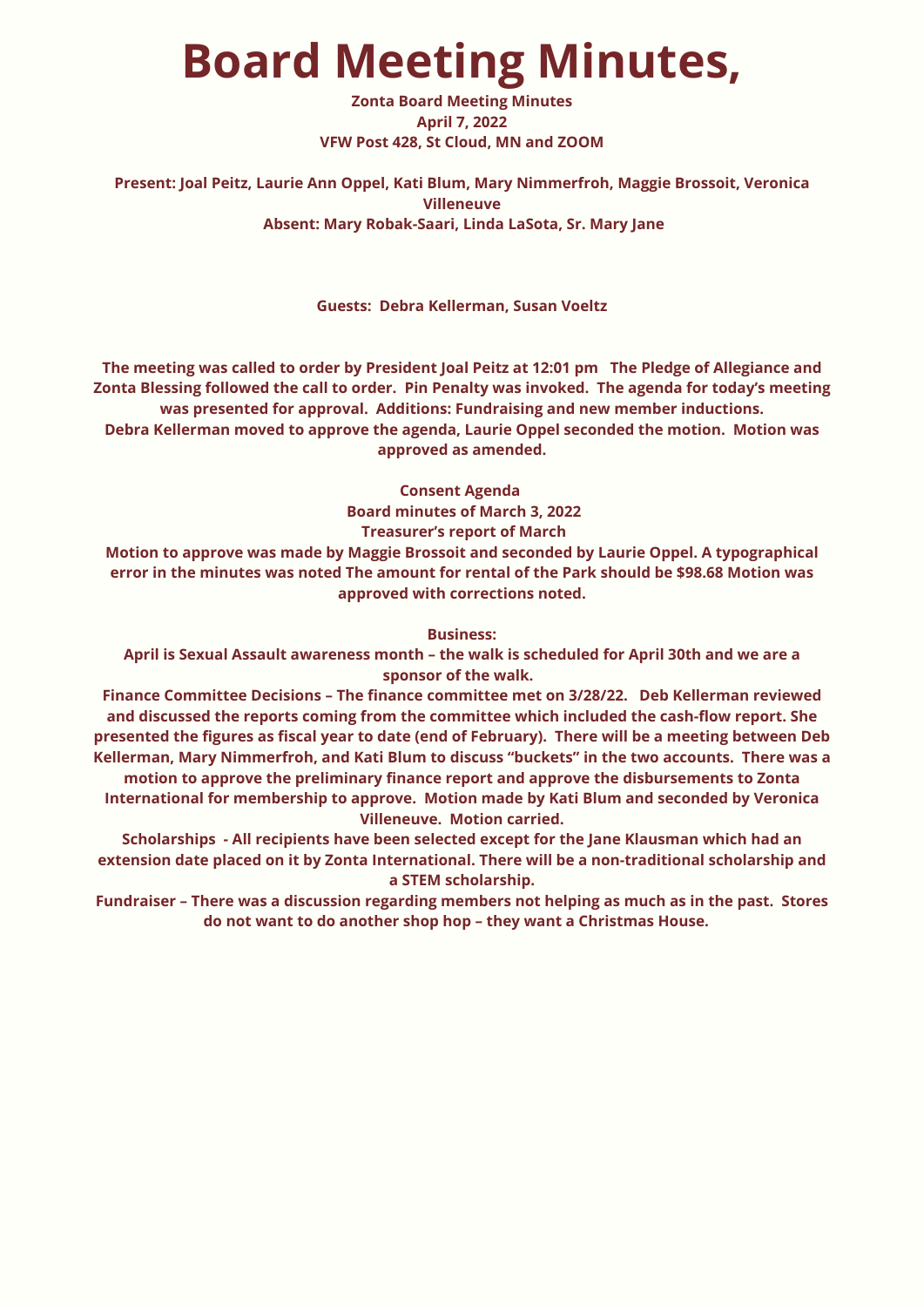**Membership ¬ - there was a discussion regarding talking to HR offices and perhaps getting permission to set up a table in the lunchrooms of large corporations to provide information about Zonta.**

**Zonta International Funding decision - As membership voted to reduce the number of recepients to 3, Mary Nimmerfroh reworked the numbers and the following will be approved: Amelia Earhart Fund = 1195; Young Women in Public Affairs = 1461; and Int'l Service = 1594.**

**District 7 raffle – There will be approximately 11 baskets this year up for auction. They will be displayed on the District 7 Facebook page.**

**Members dropped – Two members have advised they are leaving Zonta.**

**Zonta APP - There is a Zonta "app" available and will be utilized at conference this year. There will be a virtual viewing party on June 8th for those who signed up for virtual attendance.**

**¬Convention alternate – Debbie Grant withdrew as an alternate. Members will be asked if anyone else is interested.**

**New members – The membership committee moved that Debra Eid and Alize Lenzmeier be approved for membership having attended at least two meetings/events and paying their dues. Board approved.**

**Area Meeting – Susan Voeltz reviewed the arrangements for the Waffle Bar at the Area Meeting.**

**Adjournment – Kati Blum made a motion to adjourn. Maggie Brossoit seconded the motion. Meeting Adjourned at 1:05 pm. Respectfully submitted,**

**Mary Nimmerfroh Recording Secretary**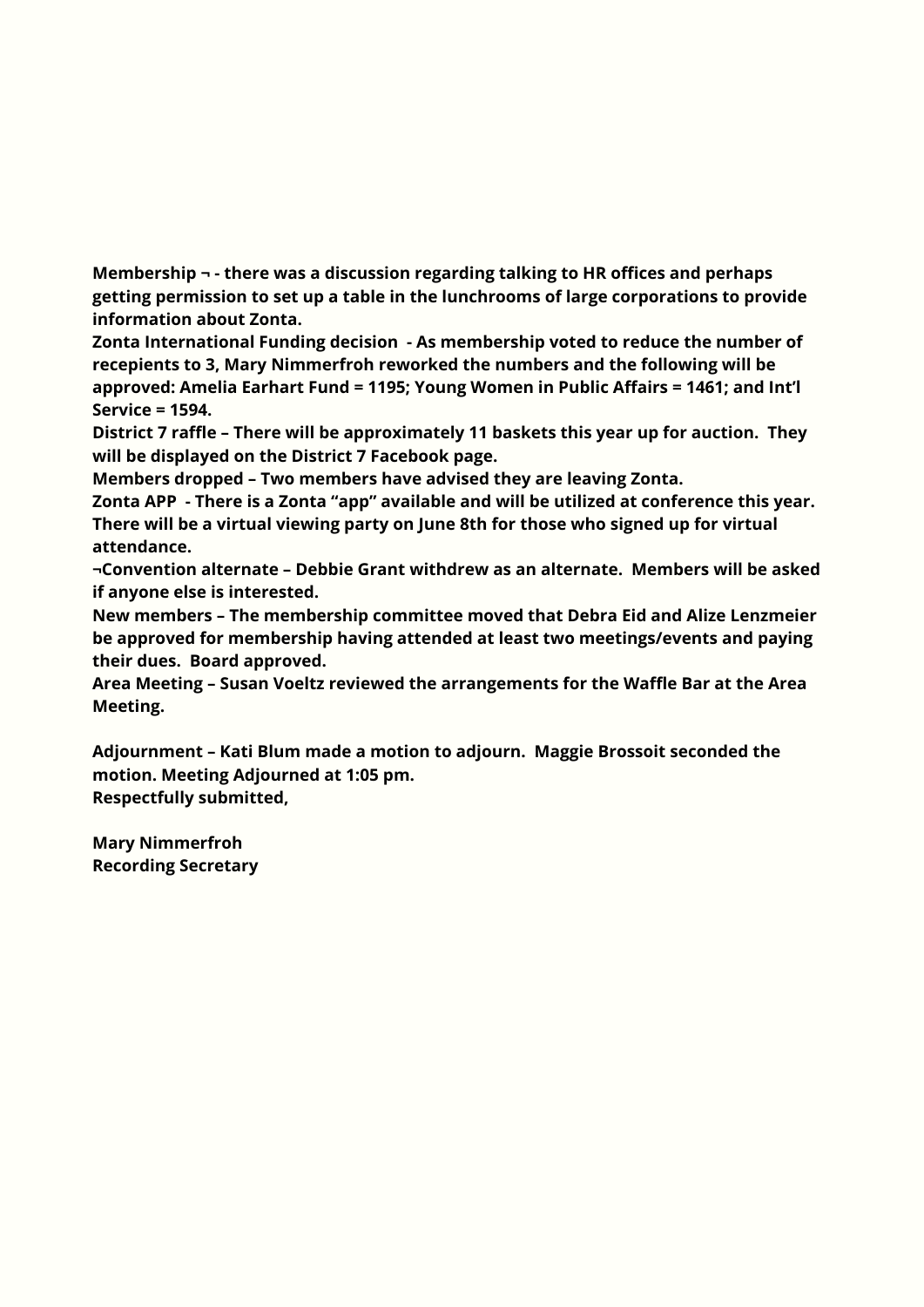# TREASURER'S REPORT

| 8,660.96           |                                              |  |  |  |  |  |  |  |  |
|--------------------|----------------------------------------------|--|--|--|--|--|--|--|--|
|                    |                                              |  |  |  |  |  |  |  |  |
| 3,547.00           |                                              |  |  |  |  |  |  |  |  |
| 34.70              |                                              |  |  |  |  |  |  |  |  |
| 1,547.08           |                                              |  |  |  |  |  |  |  |  |
| 2,000.00           |                                              |  |  |  |  |  |  |  |  |
| 4.00               |                                              |  |  |  |  |  |  |  |  |
| 0.08               |                                              |  |  |  |  |  |  |  |  |
| 402.00             |                                              |  |  |  |  |  |  |  |  |
|                    |                                              |  |  |  |  |  |  |  |  |
| 7,534.86           |                                              |  |  |  |  |  |  |  |  |
|                    |                                              |  |  |  |  |  |  |  |  |
|                    |                                              |  |  |  |  |  |  |  |  |
| 83.88              |                                              |  |  |  |  |  |  |  |  |
| 0.98               |                                              |  |  |  |  |  |  |  |  |
| 2,367.00           |                                              |  |  |  |  |  |  |  |  |
| 4,250.00<br>456.77 |                                              |  |  |  |  |  |  |  |  |
| 2,000.00           |                                              |  |  |  |  |  |  |  |  |
| 9,158.63           |                                              |  |  |  |  |  |  |  |  |
| 7,037.19           |                                              |  |  |  |  |  |  |  |  |
|                    |                                              |  |  |  |  |  |  |  |  |
|                    |                                              |  |  |  |  |  |  |  |  |
|                    |                                              |  |  |  |  |  |  |  |  |
|                    |                                              |  |  |  |  |  |  |  |  |
|                    |                                              |  |  |  |  |  |  |  |  |
|                    | 37,918.32<br>(2,000.00)<br>0.31<br>35,918.63 |  |  |  |  |  |  |  |  |